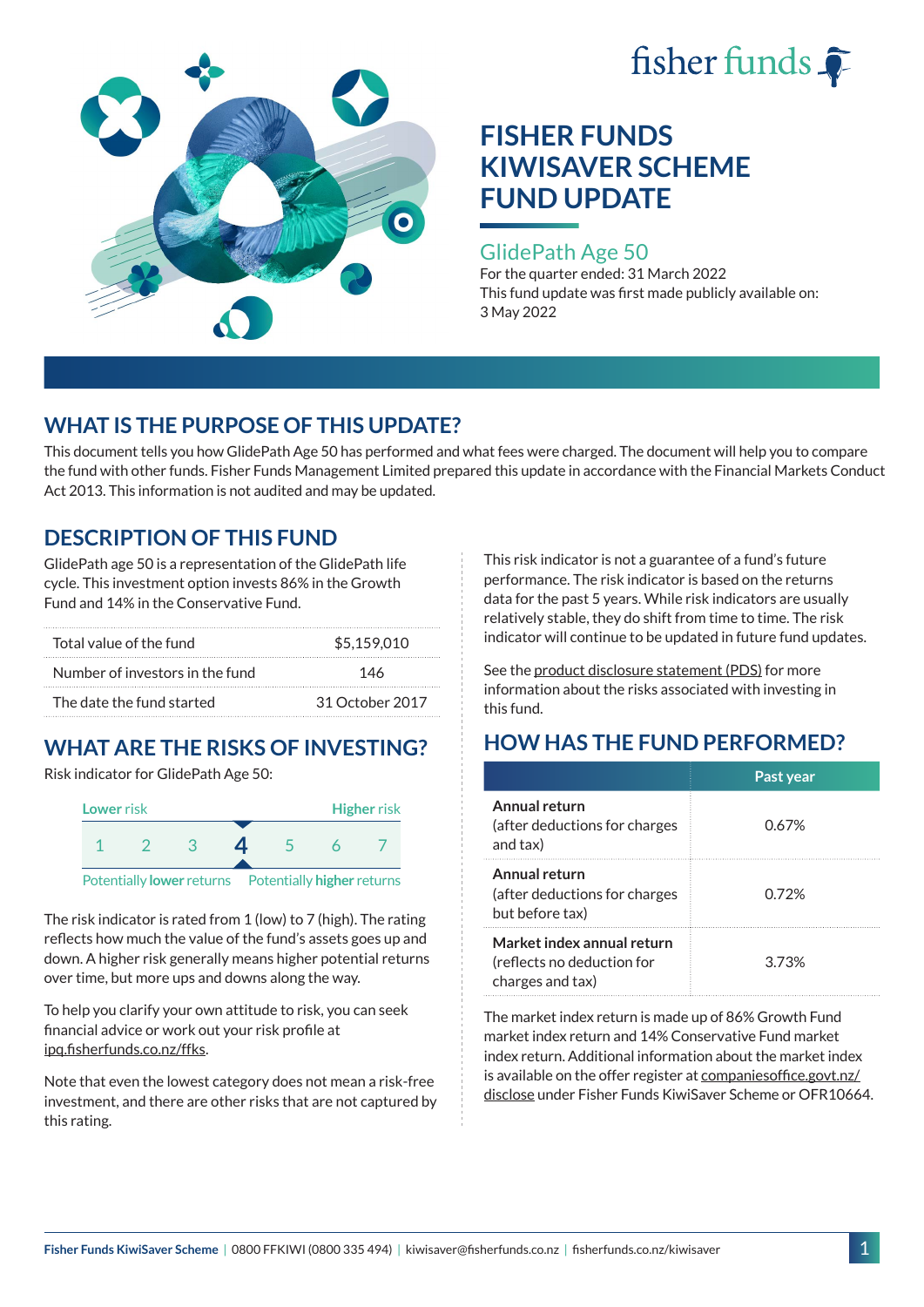# **ANNUAL RETURN GRAPH**



This shows the return after fund charges and tax for each year ending 31 March since the fund started. The last bar shows the average annual return since the fund started, up to 31 March 2022.

**Important:** This does not tell you how the fund will perform in the future.

Returns in this update are after tax at the highest prescribed investor rate (PIR) of tax for an individual New Zealand resident. Your tax may be lower. The market index return reflects no deduction for charges and tax.

### **WHAT FEES ARE INVESTORS CHARGED?**

Investors in GlidePath Age 50 are charged fund charges that include GST. In the year to 31 March 2021 these were:

|                                                       | % of net asset value   |  |
|-------------------------------------------------------|------------------------|--|
| <b>Total fund charges</b>                             | 2.29%                  |  |
| Which are made up of:                                 |                        |  |
| <b>Total management and</b><br>administration charges | 1.02%                  |  |
| Inding:                                               |                        |  |
| Manager's basic fee                                   | 0.94%                  |  |
| Other management and<br>administration charges        | 0.08%                  |  |
| Total performance-based fees <sup>1</sup>             | 1.27%                  |  |
| Other charges:                                        | \$ amount per investor |  |
| Annual account fee                                    | \$23.                  |  |

\* From 31 March 2022, investors are no longer charged an account fee.

There is no extra charge for GlidePath. The annual fund charges for the underlying fund(s) apply.

Small differences in fees and charges can have a big impact on your investment over the long term.

## **EXAMPLE OF HOW THIS APPLIES TO AN INVESTOR**

Sarah had \$10,000 in the fund at the start of the year and did not make any further contributions. At the end of the year, Sarah received a return after fund charges were deducted of \$67 (that is 0.67% of her initial \$10,000). Sarah also paid \$23.40 in other charges. This gives Sarah a total return after tax of \$43.60 for the year.

# **WHAT DOES THE FUND INVEST IN?**

#### **Actual investment mix**

This shows the types of assets that the fund invests in.



\* Other – refers to an investment in a portfolio of listed property and listed infrastructure assets.

#### **Target investment mix**

This shows the mix of assets that the fund generally intends to invest in.



\* Other – refers to an investment in a portfolio of listed property and listed infrastructure assets.